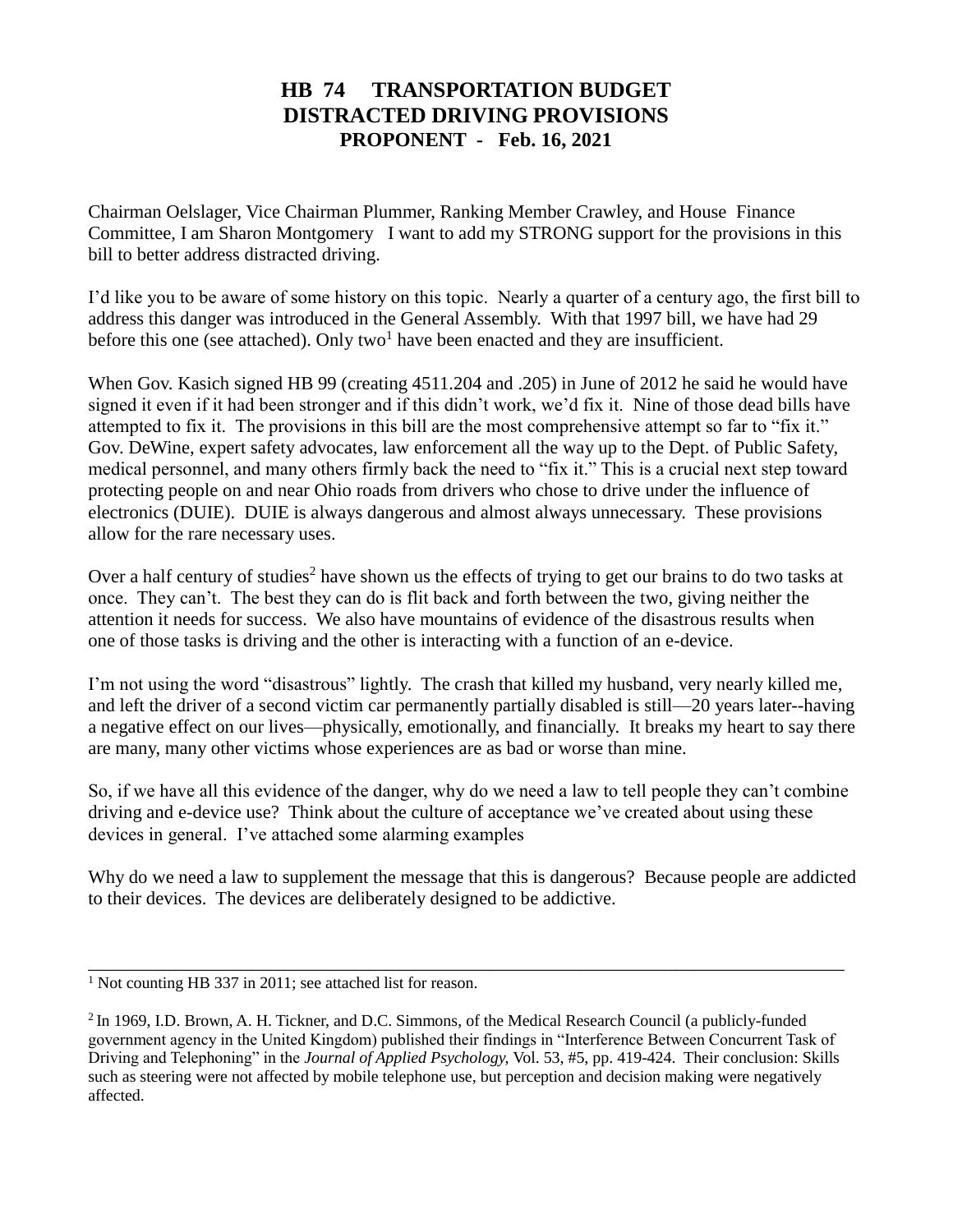The most important provision is in 4511.204. By deleting section (C), the offense now has primary enforcement. This allows law enforcement officers to stop drivers using e-devices *before* they can cause harm. Benjamin Franklin didn't have a smart phone, but he knew that "an ounce of prevention is worth a pound of cure."

The law is has no preventive power without primary enforcement but primary enforcement raises the concern of targeted enforcement against some drivers. I think there are solutions for that.

A second important provision is that each of the sections on causing harm (2903.06, 2903.07, and 2903.08) are strict liability offenses. To the best of my understanding, this means that the offender's *intention* is irrelevant. What is relevant is that the offense was committed and harm resulted.

This is very important because a popular argument defending distracted drivers who cause harm is, "But, the driver didn't intend to cause harm." That's right; no one gets in the car saying, "I think I'll use my phone and crash." Sadly though, not nearly enough drivers get in saying, "I'll put my phone where I can't get to it, to make sure I don't crash." *People don't intend to crash; the problem is, when they use their e-devices, they also don't intend not to.* 

Another important part of this set of provisions is the attempt to hold offenders more accountable. This is necessary as one way to help deter others from this behavior and also to provide justice to the victims. There are harsher penalties, especially for causing harm. As a victim, I'd like to see this go even further.

To help change the culture, and help victims feel like the state recognizes the seriousness of the offense against them, I'd like to see e-distraction crashes more specifically aligned with aggravated vehicular homicide, aggravated vehicular assault, and vehicular harm. As written in this bill, they are not fully *penalized* as such nor do they appear to be *labeled* as such<sup>3</sup>.

Too many drivers can't or won't prevent themselves from causing harm, so it is the responsibility of the state to do all it can to prevent them, up to and including an enforceable law.

Thank you for allowing me to share some of what I've learned in nearly two decades of advocacy. Thank you, too, to Chairman Oelslager for co-sponsoring a primary texting bill in 2009 and your yes vote when the House passed HB 99 in June 2011, when it was still primary.

\_\_\_\_\_\_\_\_\_\_\_\_\_\_\_\_\_\_\_\_\_\_\_\_\_\_\_\_\_\_\_\_\_\_\_\_\_\_\_\_\_\_\_\_\_\_\_\_\_\_\_\_\_\_\_\_\_\_\_\_\_\_\_\_\_\_\_\_\_\_\_\_\_\_\_\_\_\_\_\_\_

I'd be happy to answer any questions.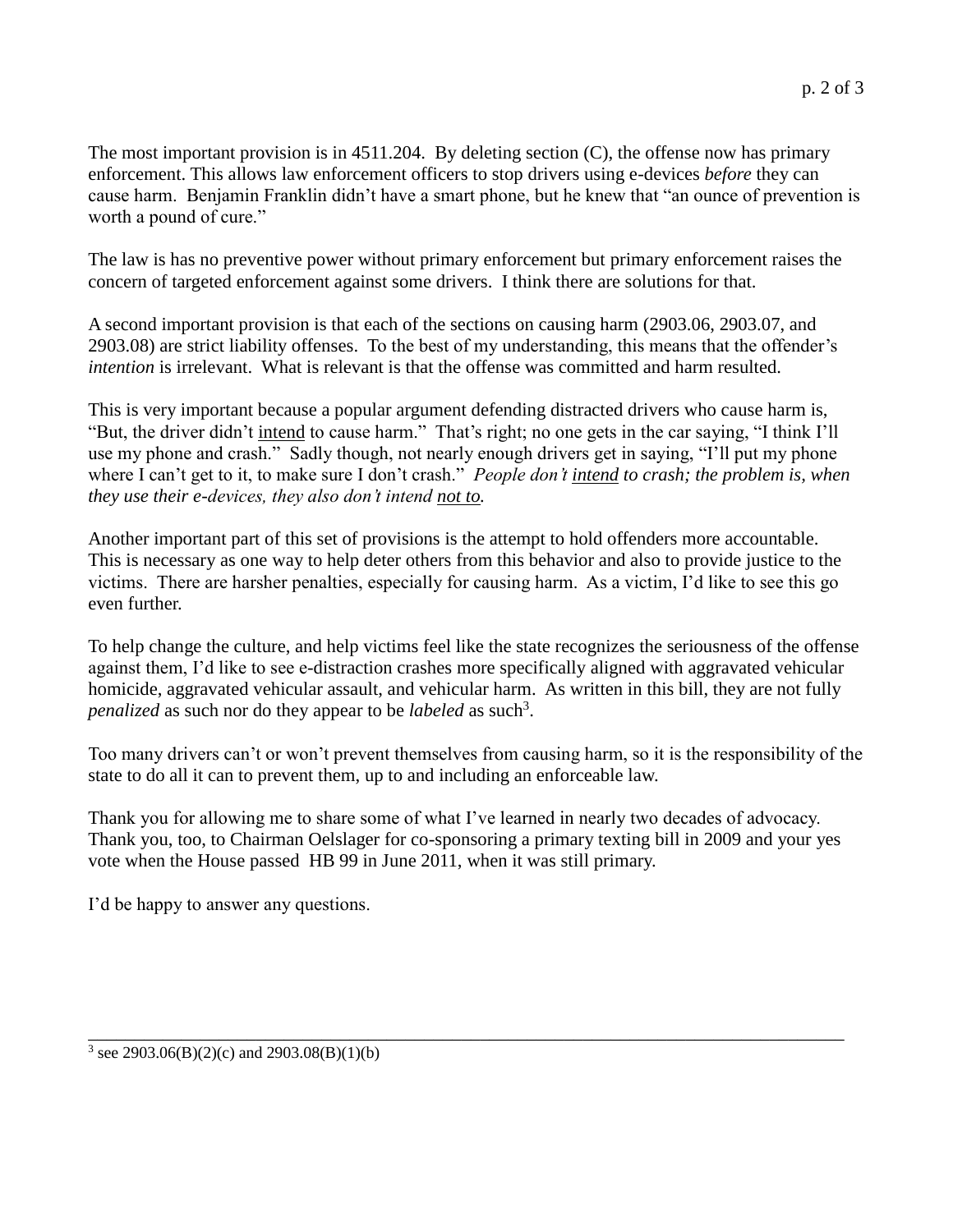Sharon Montgomery speaking for myself as a victim of 2000 fatal phone crash, and an independent traffic safety and victims' rights activist 2002 - present 572 Bonnington Way Gahanna, Ohio 43230 614-475-8588 [smontgomery77@yahoo.com](mailto:smontgomery77@yahoo.com)

I have been and/or am

 ODOT Distracted Driving Task Force 2018 - 2019 member Legislation Team leader, OSU Risk Institute Distracted Driving Initiative spring 2017 - present Ohio Traffic Safety Council Distracted Driving Subcommittee member fall 2020 – present

#### **"[H]ow many deaths will it take till he knows that too many people have died?"** *– Bob Dylan, 1962*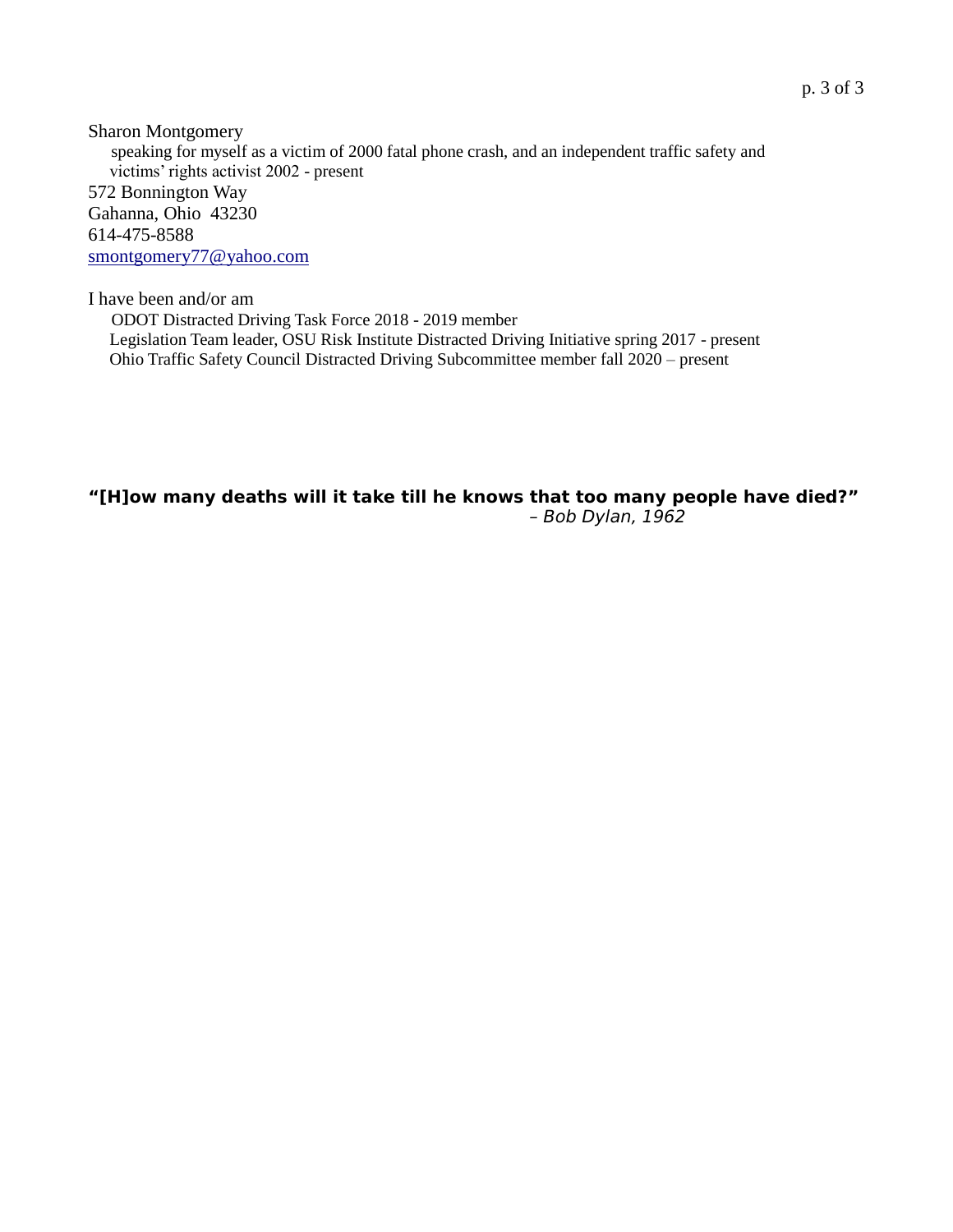# **DD LEGISLATIVE HISTORY: OHIO GENERAL ASSEMBLY**

| 1997 | HB 627        | Prohibit impairing activity.                                                 | Died in committee.                              |
|------|---------------|------------------------------------------------------------------------------|-------------------------------------------------|
| 1999 | HB 251        | Prohibit hand-held use.                                                      | Died in committee.                              |
| 2001 | <b>HB 280</b> | Prohibit impairing activity;<br>Prohibit hand-held use.                      | Died in committee.                              |
| 2001 | HB 281        | Increase fine for DD;<br>Hwy Patrol collect data.                            | Died in committee.                              |
| 2003 | HB 210        | Prohibit impairing activity;<br>Prohibit hand-held use.                      | Died in committee.                              |
| 2005 | HB 274        | Prohibit hand-held use;<br>create offense of inattentive driving.            | No public input hearings;<br>died in committee. |
| 2006 | HB 317        | Felony to seriously injure or kill by<br>device use.                         | No public input hearings;<br>died in committee. |
| 2008 | HB 425        | Texting as a secondary offense.                                              | No public input hearings;<br>died in committee. |
| 2009 | SB 160        | Hand-held use as secondary offense.                                          | No public input hearings;<br>died in committee. |
| 2009 | SB 164        | Texting as a secondary offense.                                              | Died in committee.                              |
| 2009 | HB 130        | Talking and texting by probationary<br>licensee $<$ 17 as secondary offense. | No public input hearings;<br>died in committee. |
| 2009 | HB 261        | Texting as a secondary offense.                                              | No public input hearings;<br>died in committee. |
| 2009 | HB 262        | Talking and texting as secondary<br>offenses.                                | No public input hearings;<br>died in committee. |
| 2009 | HB 266        | Prohibit hand-held use.                                                      | No public input hearings;<br>died in committee. |
| 2009 | HB 270        | Texting as a primary offense.                                                | No public input hearings;<br>died in committee. |

*NOTE: 2009-2010 was when a flurry of local ordinances were passed. This 2009 history shows why.*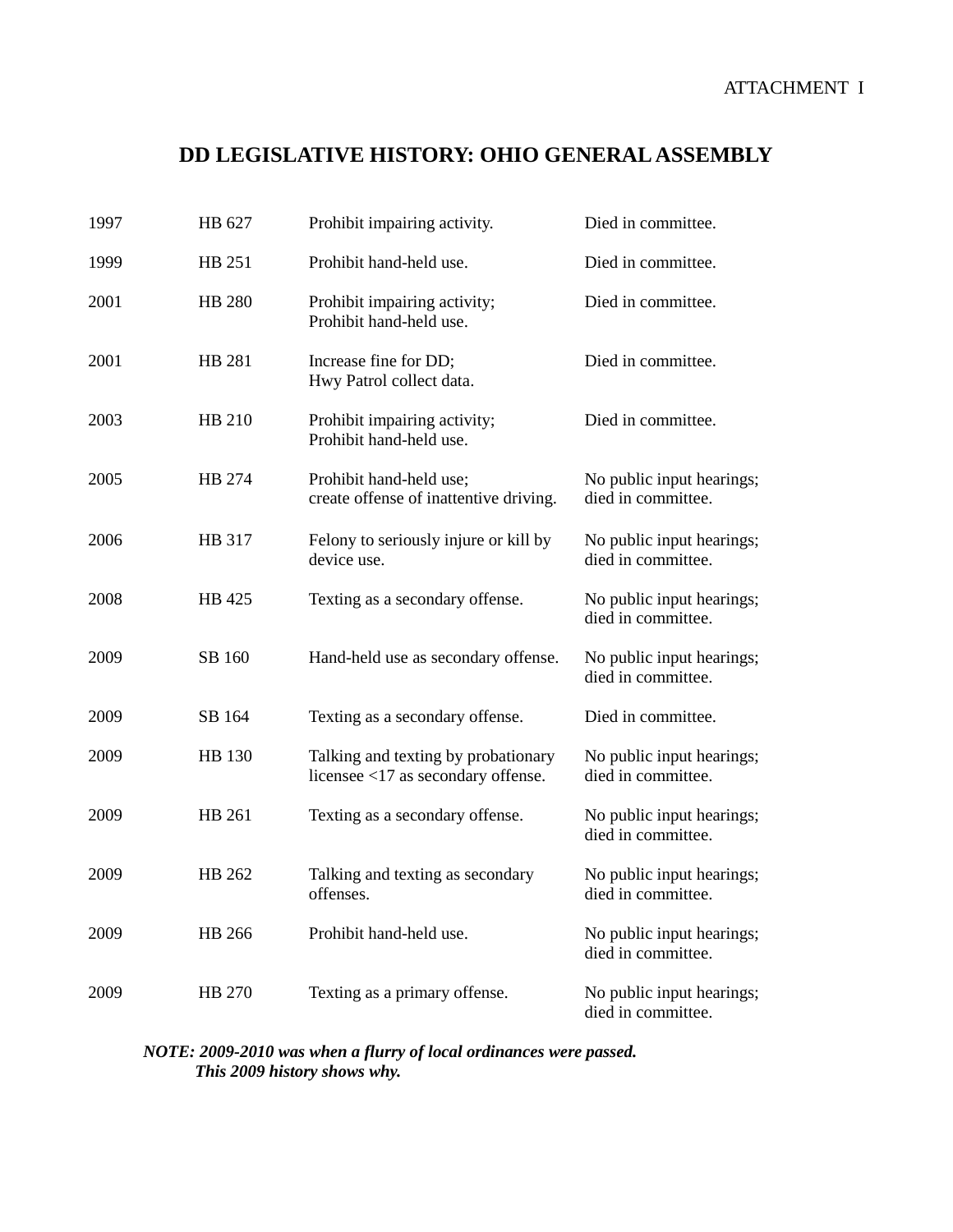#### ATTACHMENT I p. 2 of 2

| 2010 | HB 415              | Texting as a primary offense.<br>(as a compilation of the 2009 bills)                                                    | Passed House 86-12;<br>died in Senate committee.   |
|------|---------------------|--------------------------------------------------------------------------------------------------------------------------|----------------------------------------------------|
| 2011 | SB 35               | Hand-held use as a secondary offense.                                                                                    | No hearings.                                       |
| 2011 | SB 154              | Texting as a secondary offense.                                                                                          | No hearings.                                       |
| 2011 | HB 337              | Texting as a "serious traffic violation"<br>(but not restricting the behavior) with<br>CDL. [To conform with fed. regs.] | Enacted; effective 1-27-12.                        |
| 2011 | HB 99<br>Sub. HB 99 | Texting as a primary offense.<br>Texting as a secondary offense.                                                         | Passed House 88-10.<br>Enacted; effective 8-31-12. |
| 2014 | HB 637              | Texting as a primary offense.                                                                                            | Recommended by committee;<br>no floor vote.        |
| 2015 | HB 53               | "Distracted driving" an offense if<br>committed with a moving violation<br>or vehicular homicide.                        | Removed from transportation<br>budget bill.        |
| 2015 | <b>HB 86</b>        | "Distracted driving" an offense if<br>committed with a moving violation<br>or vehicular homicide.                        | Died in committee.                                 |
| 2015 | <b>HB 88</b>        | Prohibit all use in school/work zones;<br>handheld texting as a primary offense.                                         | No public input hearings;<br>died in committee.    |
| 2015 | SB 146              | Enhance penalty for moving viola-<br>tion while distracted; broaden "dis-<br>Tracted" beyond device use.                 | Passed Senate 32-9;<br>died in House committee.    |
| 2017 | HB 95               | Enhance penalty for moving viola-<br>tion while distracted; broaden "dis-<br>tracted" beyond device use.                 | Enacted; effective 10-29-18.                       |
| 2020 | HB 468              | Handheld use as a primary offense.                                                                                       | Died in committee.                                 |
| 2020 | SB 279              | Handheld use as a primary offense.                                                                                       | Never assigned to a committee.                     |
| 2020 | SB 285              | Prohibit handheld use; enhance<br>penalties.                                                                             | Died in committee.                                 |
| 2021 | HB 74               | Handheld use as a primary offense;<br>Enhance penalties.<br>[In transportation budget bill.]                             | Feb. House Finance Comm. hearings.                 |

summary by Sharon Montgomery. Feb. 2021 [smontgomery77@yahoo.com](mailto:smontgomery77@yahoo.com)